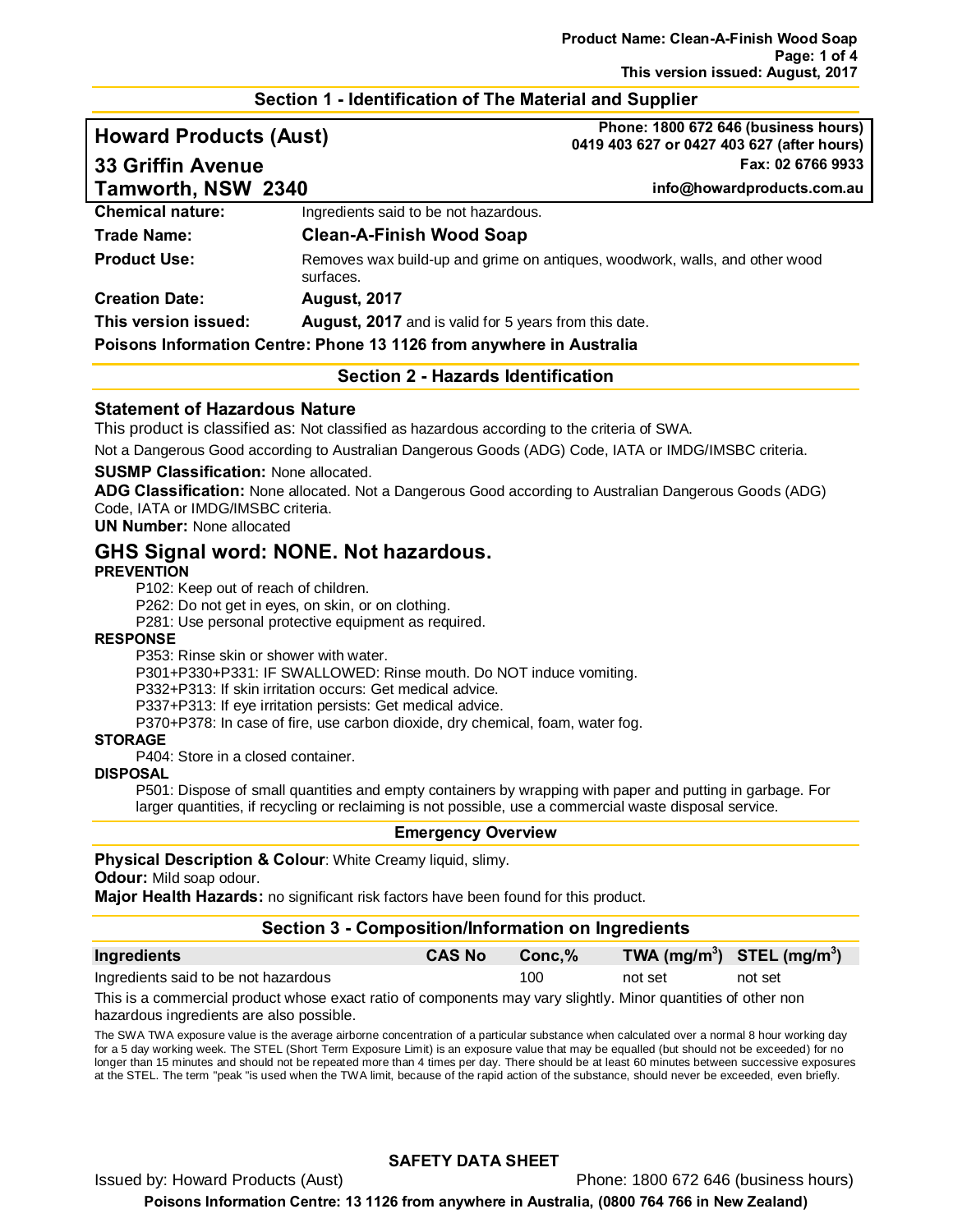## **Section 4 - First Aid Measures**

# **General Information:**

You should call The Poisons Information Centre if you feel that you may have been poisoned, burned or irritated by this product. The number is 13 1126 from anywhere in Australia (0800 764 766 in New Zealand) and is available at all times. Have this SDS with you when you call.

**Inhalation:** No first aid measures normally required. However, if inhalation has occurred, and irritation has developed, remove to fresh air and observe until recovered. If irritation becomes painful or persists more than about 30 minutes, seek medical advice.

**Skin Contact:** Wash gently and thoroughly with water (use non-abrasive soap if necessary) for 5 minutes or until chemical is removed.

**Eye Contact:** No effects expected. If irritation does occur, flush contaminated eye(s) with lukewarm, gently flowing water for 5 minutes or until the product is removed. Obtain medical advice if irritation becomes painful or lasts more than a few minutes. Take special care if exposed person is wearing contact lenses.

**Ingestion:** If product is swallowed or gets in mouth, do NOT induce vomiting; wash mouth with water and give some water to drink. If symptoms develop, or if in doubt contact a Poisons Information Centre or a doctor.

# **Section 5 - Fire Fighting Measures**

**Fire and Explosion Hazards**: The major hazard in fires is usually inhalation of heated and toxic or oxygen deficient (or both), fire gases. There is no risk of an explosion from this product under normal circumstances if it is involved in a fire.

**Extinguishing Media:** In case of fire, use carbon dioxide, dry chemical, foam, water fog.

**Fire Fighting:** If a significant quantity of this product is involved in a fire, call the fire brigade.

| <b>Flash point:</b>              | No data  |
|----------------------------------|----------|
| <b>Upper Flammability Limit:</b> | No data. |
| <b>Lower Flammability Limit:</b> | No data. |
| <b>Autoignition temperature:</b> | No data. |
| <b>Flammability Class:</b>       | No data. |
|                                  |          |

## **Section 6 - Accidental Release Measures**

**Accidental release:** This product is sold in small packages, and the accidental release from one of these is not usually a cause for concern. For minor spills, clean up, rinsing to sewer and put empty container in garbage. Although no special protective clothing is normally necessary because of occasional minor contact with this product, it is good practice to wear impermeable gloves when handling chemical products. In the event of a major spill, prevent spillage from entering drains or water courses and call emergency services.

# **Section 7 - Handling and Storage**

**Handling:** Keep exposure to this product to a minimum, and minimise the quantities kept in work areas. Check Section 8 of this SDS for details of personal protective measures, and make sure that those measures are followed. The measures detailed below under "Storage" should be followed during handling in order to minimise risks to persons using the product in the workplace. Also, avoid contact or contamination of product with incompatible materials listed in Section 10.

**Storage:** Make sure that the product does not come into contact with substances listed under "Incompatibilities" in Section 10. Check packaging - there may be further storage instructions on the label.

# **Section 8 - Exposure Controls and Personal Protection**

The following Australian Standards will provide general advice regarding safety clothing and equipment:

Respiratory equipment: **AS/NZS 1715**, Protective Gloves: **AS 2161**, Occupational Protective Clothing: AS/NZS 4501 set 2008, Industrial Eye Protection: **AS1336** and **AS/NZS 1337**, Occupational Protective Footwear: **AS/NZS2210**.

## **SWA Exposure Limits TWA (mg/m3**

Exposure limits have not been established by SWA for this product.

No special equipment is usually needed when occasionally handling small quantities. The following instructions are for bulk handling or where regular exposure in an occupational setting occurs without proper containment systems. **Ventilation:** No special ventilation requirements are normally necessary for this product. However make sure that the work environment remains clean and that vapours and mists are minimised.

**Eye Protection:** Eye protection such as protective glasses or goggles is recommended when this product is being used.

# **SAFETY DATA SHEET**

Issued by: Howard Products (Aust) **Phone: 1800 672 646 (business hours)** 

**Poisons Information Centre: 13 1126 from anywhere in Australia, (0800 764 766 in New Zealand)**

**) STEL (mg/m3 )**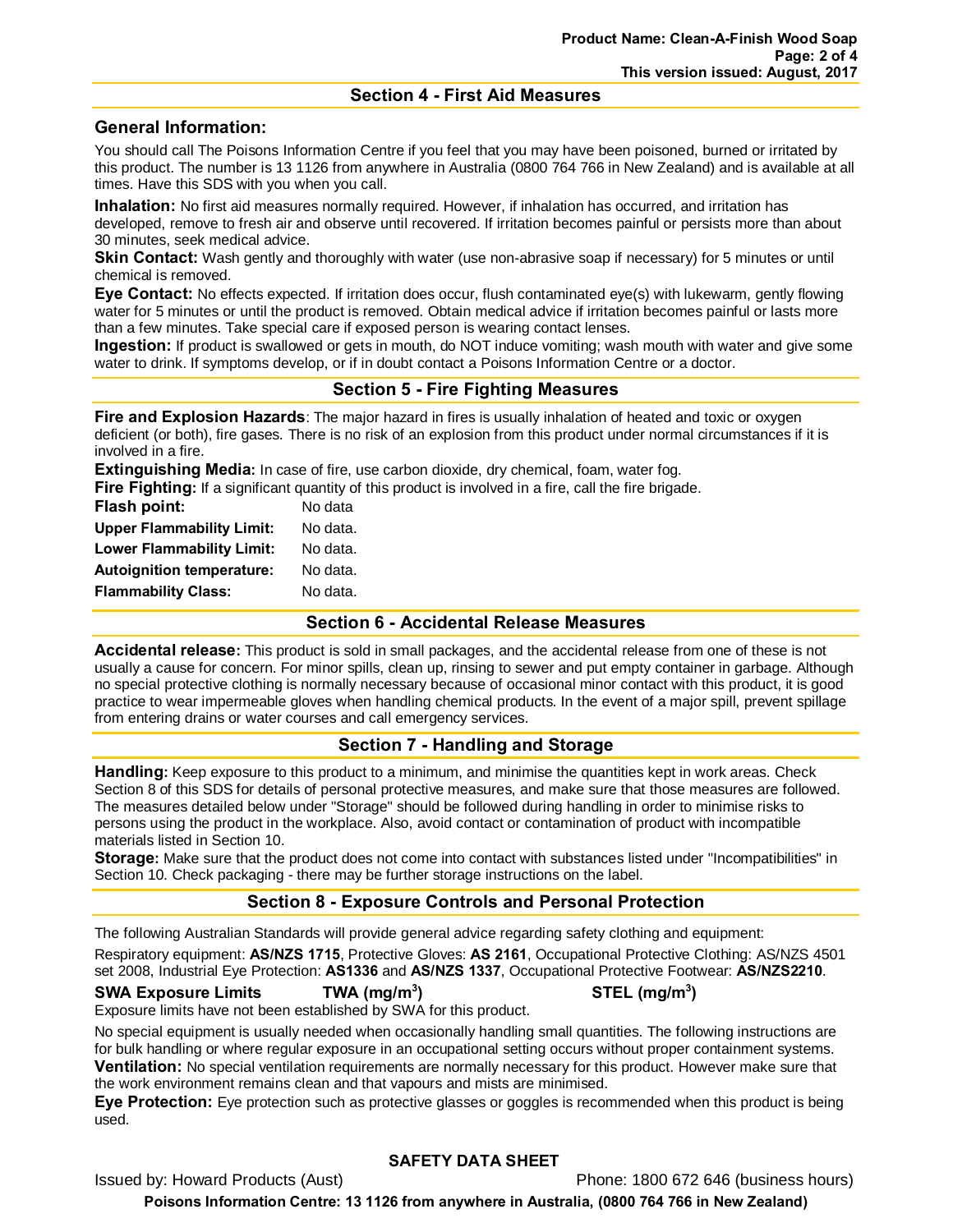#### **Product Name: Clean-A-Finish Wood Soap Page: 3 of 4 This version issued: August, 2017**

**Skin Protection:** You should avoid contact even with mild skin irritants. Therefore you should wear suitable impervious elbow-length gloves and facial protection when handling this product for lengthy periods. See below for suitable material types.

**Protective Material Types:** We suggest that protective clothing be made from the following materials: rubber. **Respirator:** Usually, no respirator is necessary when using this product. However, if you have any doubts consult the Australian Standard mentioned above. Otherwise, not normally necessary.

Safety deluge showers should, if practical, be provided near to where this product is being handled commercially.

# **Section 9 - Physical and Chemical Properties:**

| Odour:<br>Mild soap odour.<br><b>Boiling Point:</b><br>$> 93^{\circ}$ C at 100kPa<br><b>Freezing/Melting Point:</b><br>No specific data. Liquid at normal temperatures.<br><b>Volatiles:</b><br>No data.<br><b>Vapour Pressure:</b><br>No data.<br><b>Vapour Density:</b><br>No data.<br><b>Specific Gravity:</b><br>No data.<br><b>Water Solubility:</b><br>Partially soluble.<br>pH:<br>No data.<br><b>Volatility:</b><br>No data. |
|--------------------------------------------------------------------------------------------------------------------------------------------------------------------------------------------------------------------------------------------------------------------------------------------------------------------------------------------------------------------------------------------------------------------------------------|
|                                                                                                                                                                                                                                                                                                                                                                                                                                      |
|                                                                                                                                                                                                                                                                                                                                                                                                                                      |
|                                                                                                                                                                                                                                                                                                                                                                                                                                      |
|                                                                                                                                                                                                                                                                                                                                                                                                                                      |
|                                                                                                                                                                                                                                                                                                                                                                                                                                      |
|                                                                                                                                                                                                                                                                                                                                                                                                                                      |
|                                                                                                                                                                                                                                                                                                                                                                                                                                      |
|                                                                                                                                                                                                                                                                                                                                                                                                                                      |
|                                                                                                                                                                                                                                                                                                                                                                                                                                      |
|                                                                                                                                                                                                                                                                                                                                                                                                                                      |
| <b>Odour Threshold:</b><br>No data.                                                                                                                                                                                                                                                                                                                                                                                                  |
| <b>Evaporation Rate:</b><br>No data.                                                                                                                                                                                                                                                                                                                                                                                                 |
| <b>Coeff Oil/water Distribution:</b><br>No data                                                                                                                                                                                                                                                                                                                                                                                      |
| <b>Autoignition temp:</b><br>No data.                                                                                                                                                                                                                                                                                                                                                                                                |

## **Section 10 - Stability and Reactivity**

**Reactivity:** This product is unlikely to react or decompose under normal storage conditions. However, if you have any doubts, contact the supplier for advice on shelf life properties.

**Conditions to Avoid:** None known.

**Incompatibilities:** No particular Incompatibilities.

**Fire Decomposition:** No data..

**Polymerisation:** This product will not undergo polymerisation reactions.

## **Section 11 - Toxicological Information**

# **Local Effects:**

**Target Organs:** There is no data to hand indicating any particular target organs.

## **Classification of Hazardous Ingredients**

Ingredient **Risk Phrases** 

No ingredient mentioned in the HSIS Database is present in this product at hazardous concentrations.

#### **Potential Health Effects**

## **Inhalation:**

**Short Term Exposure:** Available data indicates that this product is not harmful. However product may be mildly irritating, although unlikely to cause anything more than mild transient discomfort.

**Long Term Exposure:** No data for health effects associated with long term inhalation.

## **Skin Contact:**

**Short Term Exposure:** Available data indicates that this product is not harmful. It should present no hazards in normal use. However product may be irritating, but is unlikely to cause anything more than mild transient discomfort. **Long Term Exposure:** No data for health effects associated with long term skin exposure.

## **Eye Contact:**

**Short Term Exposure:** This product may be irritating to eyes, but is unlikely to cause anything more than mild transient discomfort.

**Long Term Exposure:** No data for health effects associated with long term eye exposure.

# **SAFETY DATA SHEET**

Issued by: Howard Products (Aust) Phone: 1800 672 646 (business hours)

**Poisons Information Centre: 13 1126 from anywhere in Australia, (0800 764 766 in New Zealand)**